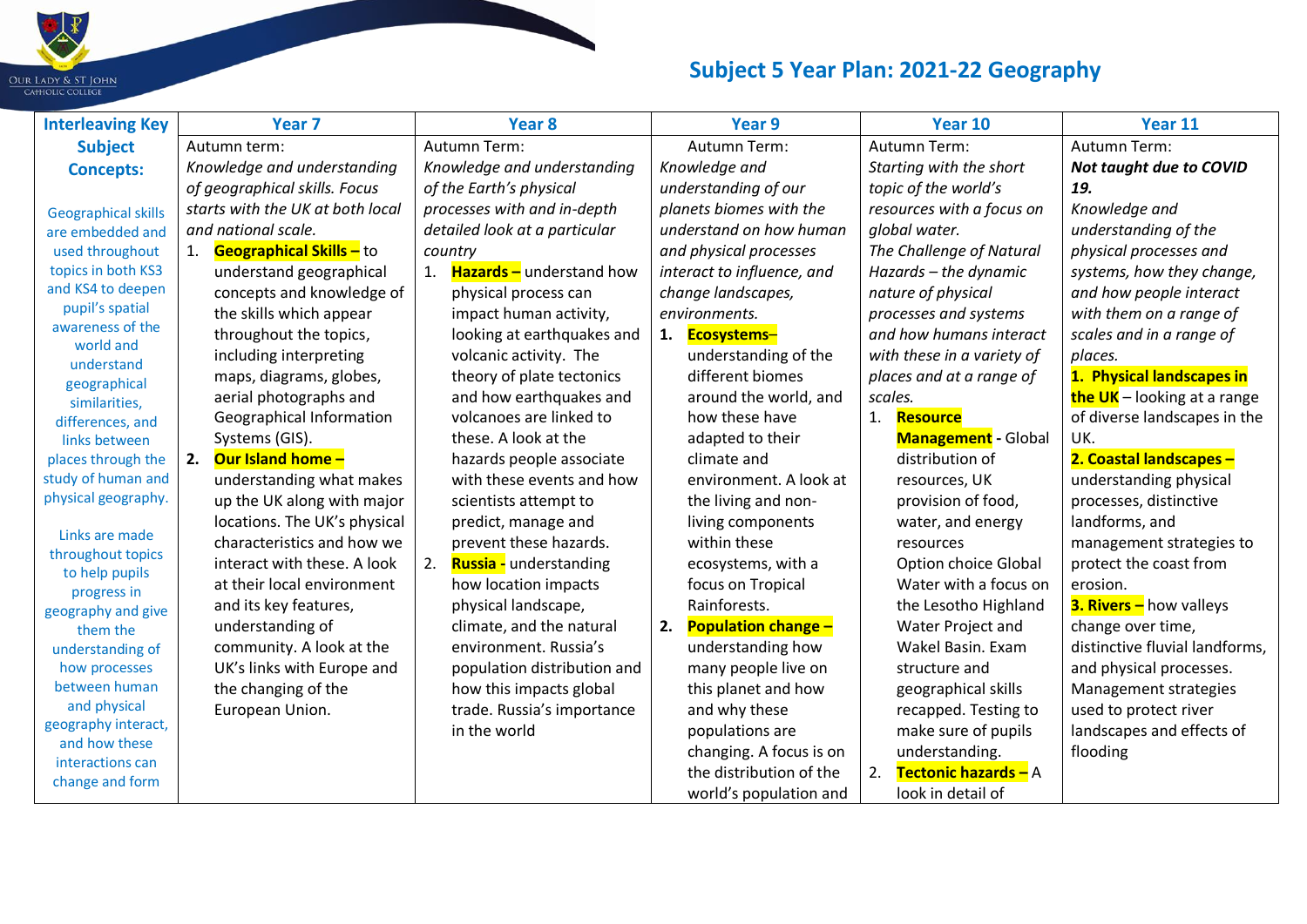

| the environment in |  | how some countries try   |    | tectonic plates around   |  |
|--------------------|--|--------------------------|----|--------------------------|--|
| which we live      |  | to control this, as well |    | the world and what       |  |
|                    |  | as the growth of         |    | hazards these cause -    |  |
|                    |  | urbanisation.            |    | with a focus on          |  |
|                    |  |                          |    | earthquakes. Case        |  |
|                    |  |                          |    | Studies include Chile    |  |
|                    |  |                          |    | and Nepal and            |  |
|                    |  |                          |    | impacts these have on    |  |
|                    |  |                          |    | the SEE's.               |  |
|                    |  |                          | 3. | <b>Weather Hazards-</b>  |  |
|                    |  |                          |    | tropical storms and      |  |
|                    |  |                          |    | their distribution and   |  |
|                    |  |                          |    | formation with a case    |  |
|                    |  |                          |    | study of TS Haiyan.      |  |
|                    |  |                          |    | Similarities with        |  |
|                    |  |                          |    | tectonic hazards are     |  |
|                    |  |                          |    | made in this section     |  |
|                    |  |                          |    | to interleave exam       |  |
|                    |  |                          |    | structure and            |  |
|                    |  |                          |    | knowledge                |  |
|                    |  |                          |    | organisation. A look at  |  |
|                    |  |                          |    | how the UK is affected   |  |
|                    |  |                          |    | by weather hazards       |  |
|                    |  |                          |    | with a case study of     |  |
|                    |  |                          |    | Somerset Levels          |  |
|                    |  |                          |    | Flooding, which links    |  |
|                    |  |                          |    | with the river's topic   |  |
|                    |  |                          |    | in section C. Map skills |  |
|                    |  |                          |    | addressed in this        |  |
|                    |  |                          |    | section to build on      |  |
|                    |  |                          |    | those studied in KS3     |  |
|                    |  |                          | 4. | <b>Climate Change -</b>  |  |
|                    |  |                          |    | Natural and human        |  |
|                    |  |                          |    |                          |  |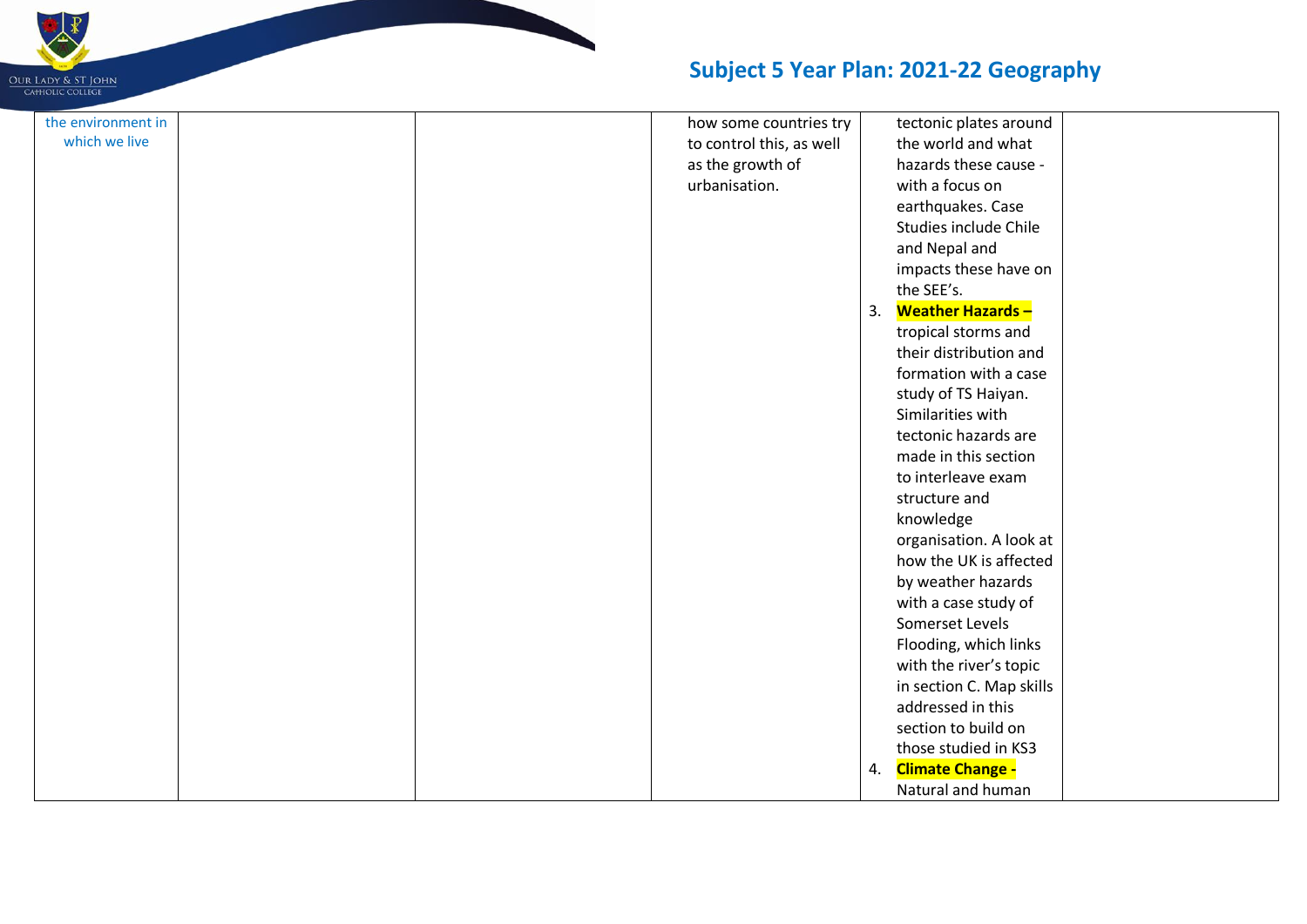

| Spring Term:<br>Understanding the challenges<br>and opportunities faced in the<br>UK with a switch to physical                                                                                                                                                                                                                                                                                                                                                                                                                                            | <b>Spring Term:</b><br>Understanding the influence<br>human impacts have on the<br>physical environment                                                                                                                                                                                                                                                                                                                                                                                                                               | Spring Term:<br>Human geography relating<br>to population and                                                                                                                                                                                                                                                                                                                                                                                                               | causes and the impact<br>of global warming.<br>This interleaves with<br>the Urban unit where<br>sustainable living is<br>addressed.<br><b>Spring Term:</b><br>The Living World -<br>understanding the<br>different environments,                                                                                                                                                                                      | Spring term:<br>Purpose of this term will be<br>to address any gaps in<br>learning from the GCSE                                                                                                                                                                                                             |
|-----------------------------------------------------------------------------------------------------------------------------------------------------------------------------------------------------------------------------------------------------------------------------------------------------------------------------------------------------------------------------------------------------------------------------------------------------------------------------------------------------------------------------------------------------------|---------------------------------------------------------------------------------------------------------------------------------------------------------------------------------------------------------------------------------------------------------------------------------------------------------------------------------------------------------------------------------------------------------------------------------------------------------------------------------------------------------------------------------------|-----------------------------------------------------------------------------------------------------------------------------------------------------------------------------------------------------------------------------------------------------------------------------------------------------------------------------------------------------------------------------------------------------------------------------------------------------------------------------|-----------------------------------------------------------------------------------------------------------------------------------------------------------------------------------------------------------------------------------------------------------------------------------------------------------------------------------------------------------------------------------------------------------------------|--------------------------------------------------------------------------------------------------------------------------------------------------------------------------------------------------------------------------------------------------------------------------------------------------------------|
| geography                                                                                                                                                                                                                                                                                                                                                                                                                                                                                                                                                 |                                                                                                                                                                                                                                                                                                                                                                                                                                                                                                                                       | urbanisation; international<br>development; economic<br>activity; and the use of<br>natural resources                                                                                                                                                                                                                                                                                                                                                                       | and the need for<br>management strategies<br>governed by sustainability                                                                                                                                                                                                                                                                                                                                               | curriculum across the 6<br>units of work. It will also be<br>an opportunity to reteach                                                                                                                                                                                                                       |
| <b>Challenges and</b><br>1.<br>opportunities in the UK -<br>identifying sparsely and<br>densely populated areas<br>and their characteristics.<br>Understanding why people<br>migrate internally and<br>globally. The challenge for<br>more energy and where it<br>comes from and how we<br>can be more sustainable<br>with a focus on waste.<br><b>Weather &amp; Climate -</b> the<br>2.<br>difference between these,<br>exploring the UK climate in<br>comparison with global<br>climates. Interpreting<br>different weather data<br>from around the UK. | <b>Global Issues - how</b><br>1.<br>current global issues are<br>affecting different parts of<br>the world, their lasting<br>impact, what can be done<br>to protect specific<br>environments in the future<br>and how we can make<br>more sustainable choices.<br><b>Glaciation -</b> understanding<br>2.<br>how ice can change the<br>world, the physical<br>processes, how we identify<br>glaciers, the distribution of<br>glaciers and how human<br>impacts affect these<br>changes in the present and<br>what needs to be done to | Asia & Urbanisation -<br>1.<br>identifying physical<br>landscapes and<br>numerous countries.<br>Map and maths skills.<br><b>Understanding Asia's</b><br>population, internal<br>and external migration<br>and how urbanisation<br>impacts the SEE's<br>(social, economic, and<br>environmental factors).<br>The growth of China<br>and its importance in<br>the world.<br>Middle East - physical<br>2.<br>landscape and study<br>key countries with<br>economic power. Case | 1. Ecosystems and<br>biomes -<br>understanding the<br>range of scales and<br>interaction between<br>living and non-living<br>components<br><b>Tropical Rainforests -</b><br>2.<br>characteristics,<br>deforestation - with a<br>focus on Malaysia and<br>sustainable<br>management in the<br>Amazon<br>3.<br><b>Hot Deserts -</b><br>characteristics - Case<br>study is the Thar<br>Desert where<br>opportunities and | and identify gaps in<br>knowledge.<br><b>Revision starts with Paper 2</b><br>(Human Geography)<br>Revise: Urban Issues<br>$\bullet$<br>and Challenges<br>Revise The changing<br>economic world<br>Paper 1 (Physical<br>Geography)<br><b>Revise Natural Hazards</b><br>$\bullet$<br>Living World<br>$\bullet$ |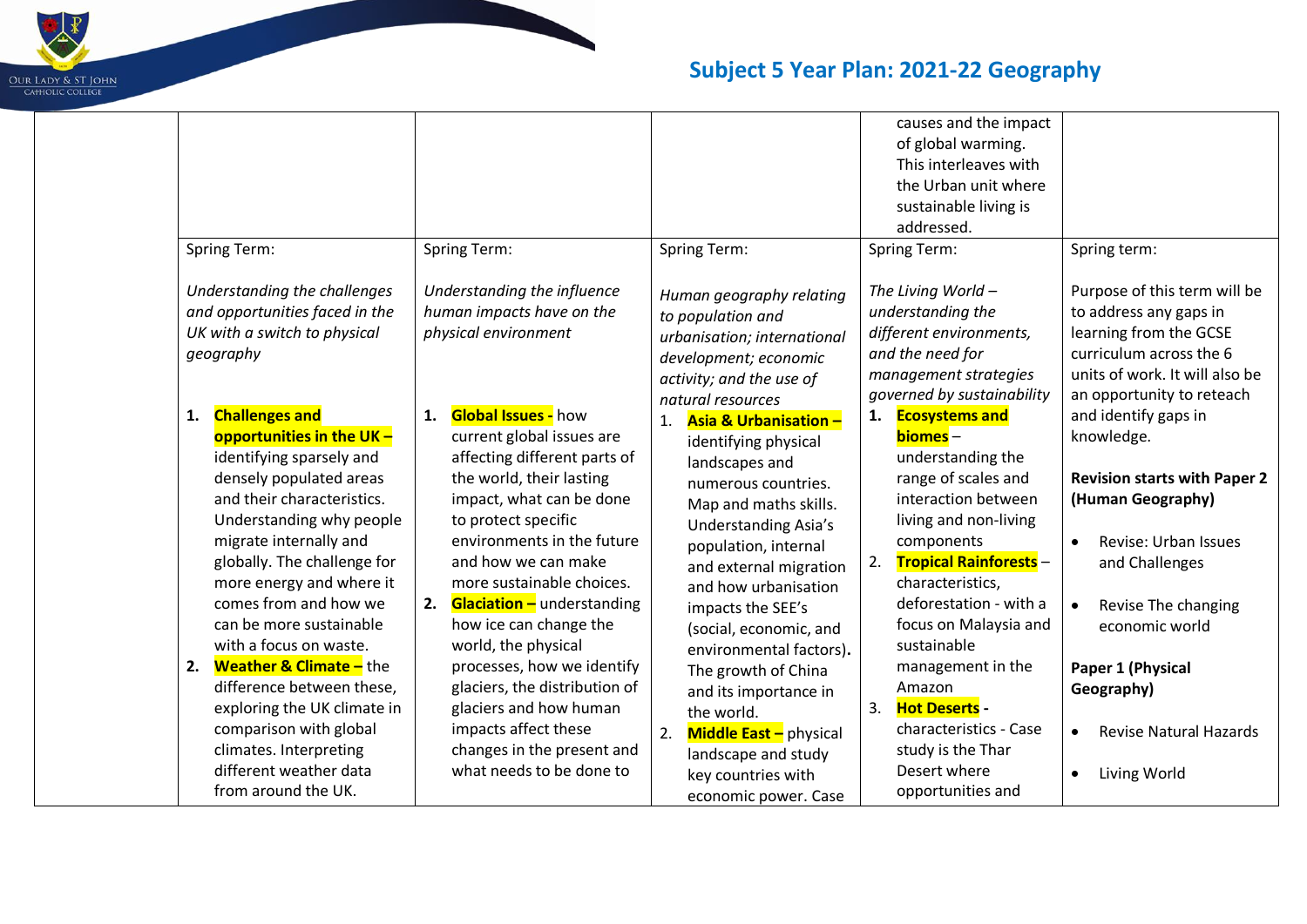

| Evidence and cause of<br>climate change and how<br>we can mitigate and adapt<br>to these. | reduce these impacts for<br>future          | studies of countries<br>with contrasting<br>problems, including<br>conflict and how they<br>have a social,<br>economic, and<br>environmental<br>impacts. | challenges are<br>discussed. Causes of<br>and reducing<br>desertification | Paper 3: geographical<br>application and skills<br><b>Issue evaluation -</b><br>1.<br>critical thinking and<br>problem-solving task<br>based on a current issue<br><b>Geographical skills -</b><br>2.<br>summary of<br>cartographic, graphical,<br>numerical, statistical,<br>and data skills. |
|-------------------------------------------------------------------------------------------|---------------------------------------------|----------------------------------------------------------------------------------------------------------------------------------------------------------|---------------------------------------------------------------------------|------------------------------------------------------------------------------------------------------------------------------------------------------------------------------------------------------------------------------------------------------------------------------------------------|
| Summer term:                                                                              | <b>Summer Term:</b>                         | <b>Summer Term:</b>                                                                                                                                      | <b>Summer Term:</b>                                                       | Summer term:                                                                                                                                                                                                                                                                                   |
| To increase knowledge about                                                               | Understanding the physical                  | understanding of the                                                                                                                                     | Knowledge and                                                             |                                                                                                                                                                                                                                                                                                |
| diverse places, people,                                                                   | processes that shape and                    | interaction between                                                                                                                                      | understanding of the                                                      | <b>EXAMS</b>                                                                                                                                                                                                                                                                                   |
| resources, and natural and                                                                | change the coast and land, and              | physical                                                                                                                                                 | physical processes and                                                    |                                                                                                                                                                                                                                                                                                |
| human environments and how                                                                | the impact this has on people.              | and human processes,                                                                                                                                     | systems, how they change,                                                 |                                                                                                                                                                                                                                                                                                |
| they interact with the physical                                                           | 1. <b>Coasts</b> - physical                 | focusing on the Middle East                                                                                                                              | and how people interact                                                   |                                                                                                                                                                                                                                                                                                |
| environment                                                                               | processes, including                        | and Natural Resources                                                                                                                                    | with them on a range of                                                   |                                                                                                                                                                                                                                                                                                |
| 1. UK and the Wider World -                                                               | erosion, transportation,                    | 1. <b>Development</b> - how                                                                                                                              | scales and in a range of                                                  |                                                                                                                                                                                                                                                                                                |
| understanding the                                                                         | and deposition and how                      | development starts,                                                                                                                                      | places.                                                                   |                                                                                                                                                                                                                                                                                                |
| employment structure of<br>the UK and how and why                                         | these change the physical                   | measuring it and why                                                                                                                                     | 1. Physical landscapes in                                                 |                                                                                                                                                                                                                                                                                                |
| this has changed. How the                                                                 | landscape over time. How                    | some countries are                                                                                                                                       | the UK - looking at a<br>range of diverse                                 |                                                                                                                                                                                                                                                                                                |
| UK's economy is linked to                                                                 | people use the coast,                       | more developed than                                                                                                                                      | landscapes in the UK.                                                     |                                                                                                                                                                                                                                                                                                |
| foreign countries and why                                                                 | coastal management<br>strategies and OS map | others. Investigation of                                                                                                                                 | 2. Coastal landscapes -                                                   |                                                                                                                                                                                                                                                                                                |
| key businesses moved their                                                                | skills.                                     | migration, why people                                                                                                                                    | understanding physical                                                    |                                                                                                                                                                                                                                                                                                |
| businesses abroad, and                                                                    | 2.<br><b>Rivers</b> - understanding         | migrate, again, with                                                                                                                                     | processes, distinctive                                                    |                                                                                                                                                                                                                                                                                                |
| how the UK links to the rest                                                              | what rivers are and how                     | more depth on social                                                                                                                                     | landforms, and                                                            |                                                                                                                                                                                                                                                                                                |
| of the world.                                                                             | water flows into them, the                  | reasoning. How it                                                                                                                                        | management strategies to                                                  |                                                                                                                                                                                                                                                                                                |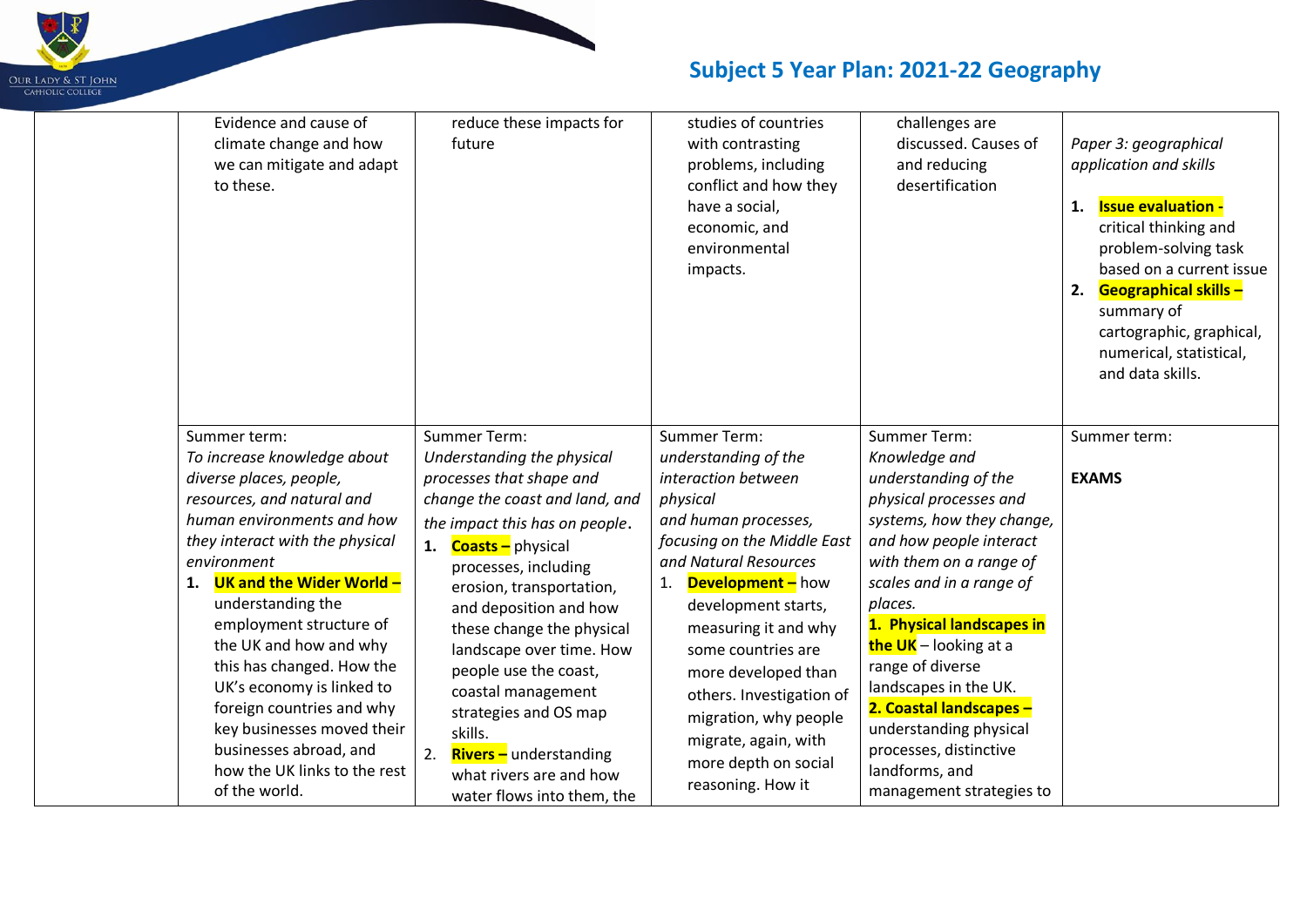

| 2. <b>Africa</b> – location of key<br>places and physical<br>features including different<br>biomes. Understanding of<br>how Africa's past has<br>shaped its future and the<br>stereotypical views of<br>Africa. A look at population<br>changes and urbanisation<br>and the challenges and<br>opportunities this brings<br>for some countries. | importance of rivers for<br>social, economic and<br>environment benefits, how<br>weathering, transportation<br>and erosion create<br>landforms. Flooding and<br>management strategies.<br>Identifying river landforms<br>on OS maps. | 2. | poverty. | impacts a countries<br>health, trade and how<br>they can remove<br><b>Natural Resources-</b><br>Understanding what<br>natural resources are<br>and how they are used<br>domestically. How and<br>why natural resources<br>are important for<br>humans. In depth<br>investigate into energy.<br>How electricity is<br>generated, renewable<br>and non-renewable<br>sources of energy and<br>sustainability. | protect the coast from<br>erosion.<br><b>3. Rivers - how valleys</b><br>change over time,<br>distinctive fluvial<br>landforms, and physical<br>processes. Management<br>strategies used to protect<br>river landscapes and<br>effects of flooding |  |
|-------------------------------------------------------------------------------------------------------------------------------------------------------------------------------------------------------------------------------------------------------------------------------------------------------------------------------------------------|--------------------------------------------------------------------------------------------------------------------------------------------------------------------------------------------------------------------------------------|----|----------|------------------------------------------------------------------------------------------------------------------------------------------------------------------------------------------------------------------------------------------------------------------------------------------------------------------------------------------------------------------------------------------------------------|---------------------------------------------------------------------------------------------------------------------------------------------------------------------------------------------------------------------------------------------------|--|
|                                                                                                                                                                                                                                                                                                                                                 | <b>KS3 National Curriculum</b>                                                                                                                                                                                                       |    |          |                                                                                                                                                                                                                                                                                                                                                                                                            | <b>KS4 National Curriculum</b>                                                                                                                                                                                                                    |  |
| The national curriculum for geography aims to ensure that all pupils:                                                                                                                                                                                                                                                                           |                                                                                                                                                                                                                                      |    |          | <b>Following AQA specification.</b>                                                                                                                                                                                                                                                                                                                                                                        |                                                                                                                                                                                                                                                   |  |
| $\bullet$                                                                                                                                                                                                                                                                                                                                       | develop contextual knowledge of the location of globally significant places                                                                                                                                                          |    |          |                                                                                                                                                                                                                                                                                                                                                                                                            |                                                                                                                                                                                                                                                   |  |
| $-$ both                                                                                                                                                                                                                                                                                                                                        |                                                                                                                                                                                                                                      |    |          |                                                                                                                                                                                                                                                                                                                                                                                                            | Paper 1- Living with the Physical Environment                                                                                                                                                                                                     |  |
|                                                                                                                                                                                                                                                                                                                                                 | terrestrial and marine - including their defining physical and human<br>characteristics and how these provide a geographical context for                                                                                             |    |          |                                                                                                                                                                                                                                                                                                                                                                                                            | Section A: The Challenge of Natural Hazards                                                                                                                                                                                                       |  |
| understanding the actions of processes                                                                                                                                                                                                                                                                                                          |                                                                                                                                                                                                                                      |    |          |                                                                                                                                                                                                                                                                                                                                                                                                            | Section B: The Living World (Hot deserts option)                                                                                                                                                                                                  |  |
|                                                                                                                                                                                                                                                                                                                                                 | understand the processes that give rise to key physical and human                                                                                                                                                                    |    |          |                                                                                                                                                                                                                                                                                                                                                                                                            | Section C: The UK physical environment (Coasts and river option)                                                                                                                                                                                  |  |
| geographical                                                                                                                                                                                                                                                                                                                                    |                                                                                                                                                                                                                                      |    |          |                                                                                                                                                                                                                                                                                                                                                                                                            |                                                                                                                                                                                                                                                   |  |
| $\bullet$                                                                                                                                                                                                                                                                                                                                       | features of the world, how these are interdependent and how they bring                                                                                                                                                               |    |          |                                                                                                                                                                                                                                                                                                                                                                                                            | Paper 2- Challenges in the Human Environment                                                                                                                                                                                                      |  |
| about spatial variation and change over time                                                                                                                                                                                                                                                                                                    |                                                                                                                                                                                                                                      |    |          |                                                                                                                                                                                                                                                                                                                                                                                                            | Section A: Urban Issues and challenges                                                                                                                                                                                                            |  |
|                                                                                                                                                                                                                                                                                                                                                 |                                                                                                                                                                                                                                      |    |          |                                                                                                                                                                                                                                                                                                                                                                                                            | Section B: The Changing Economic World<br>Section C: Resource Management (Global Water option)                                                                                                                                                    |  |
| Are competent in the geographical skills needed to:                                                                                                                                                                                                                                                                                             | collect, analyse, and communicate with a range of data gathered through                                                                                                                                                              |    |          |                                                                                                                                                                                                                                                                                                                                                                                                            |                                                                                                                                                                                                                                                   |  |
|                                                                                                                                                                                                                                                                                                                                                 | experiences of fieldwork that deepen their understanding of geographical                                                                                                                                                             |    |          |                                                                                                                                                                                                                                                                                                                                                                                                            | Paper 3 - Geographical Application and Skills                                                                                                                                                                                                     |  |
| processes                                                                                                                                                                                                                                                                                                                                       |                                                                                                                                                                                                                                      |    |          | Section A: Issue evaluation                                                                                                                                                                                                                                                                                                                                                                                |                                                                                                                                                                                                                                                   |  |